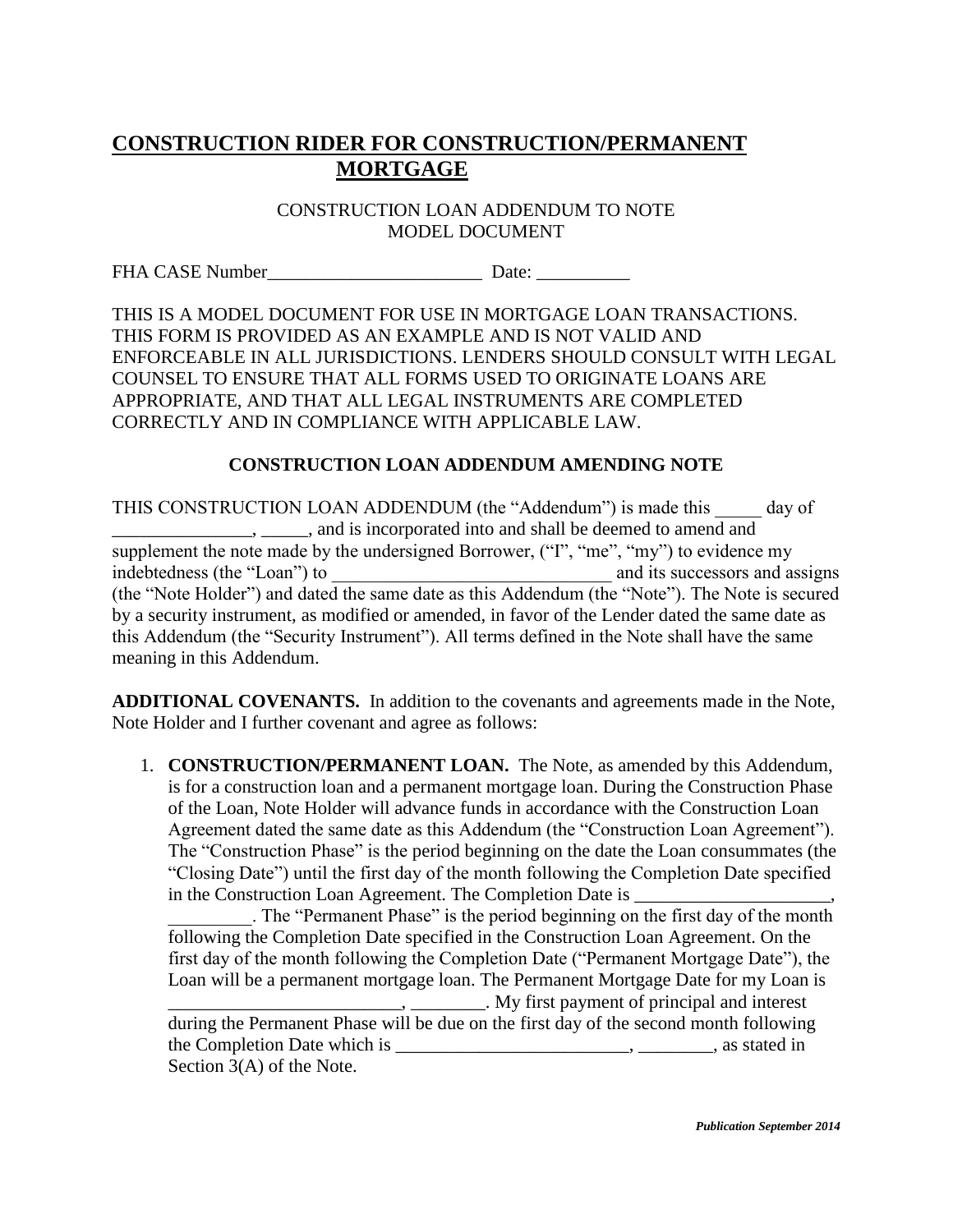## 2. **INTEREST AND PAYMENTS.**

### (A)**Construction Phase Interest Rate.**

During the Construction Phase of the Loan, I will pay interest only on the amount of the Loan proceeds Lender disburses under the Construction Loan Agreement (each, an "Advance"). I will pay interest at the rate:

*Check applicable bo*x:

 $\Box$  stated in Section 2 of the Note ("Note Rate")

 $\Box$  at  $\_\_\_\_\%$  per annum

#### **1. Permanent Phase Rate**

During the Permanent Phase, I will pay interest ("Permanent Phase Rate") at the rate stated in Section 2 of the Note ("Note Rate").

#### **2. Interest Only Payments**

Interest on Advances shall be calculated from the date each Advance is made. My Construction Phase interest payments will be:

*Check applicable bo*x:

- $\Box$  due and payable fifteen (15) days after being billed by Note Holder, or
- $\Box$  paid directly from the "Interest Reserve Account" established at the time of closing in the amount reflected in Schedule of Advances, attached as Exhibit "B" to the Construction Loan Agreement.

## **3. Interest Reserve Payments**

If I choose to establish an Interest Reserve Account, (1) Construction Phase interest will be advanced by Note Holder from the Interest Reserve Account on the first day of the month following the month in which the interest is billed, (2) Construction Phase interest advanced will be added to Principal and (3) I:

#### *Check applicable box:*

 $\Box$  will pay interest on all Principal, including Advances from the Interest Reserve Account.

 $\Box$  will pay interest on all Principal, other than Advances from the Interest Reserve Account.

In the event that the Interest Reserve Account is depleted prior to the Completion Date, I agree to pay directly to Note Holder from my own funds any and all interest, which accrues prior to the Completion Date.